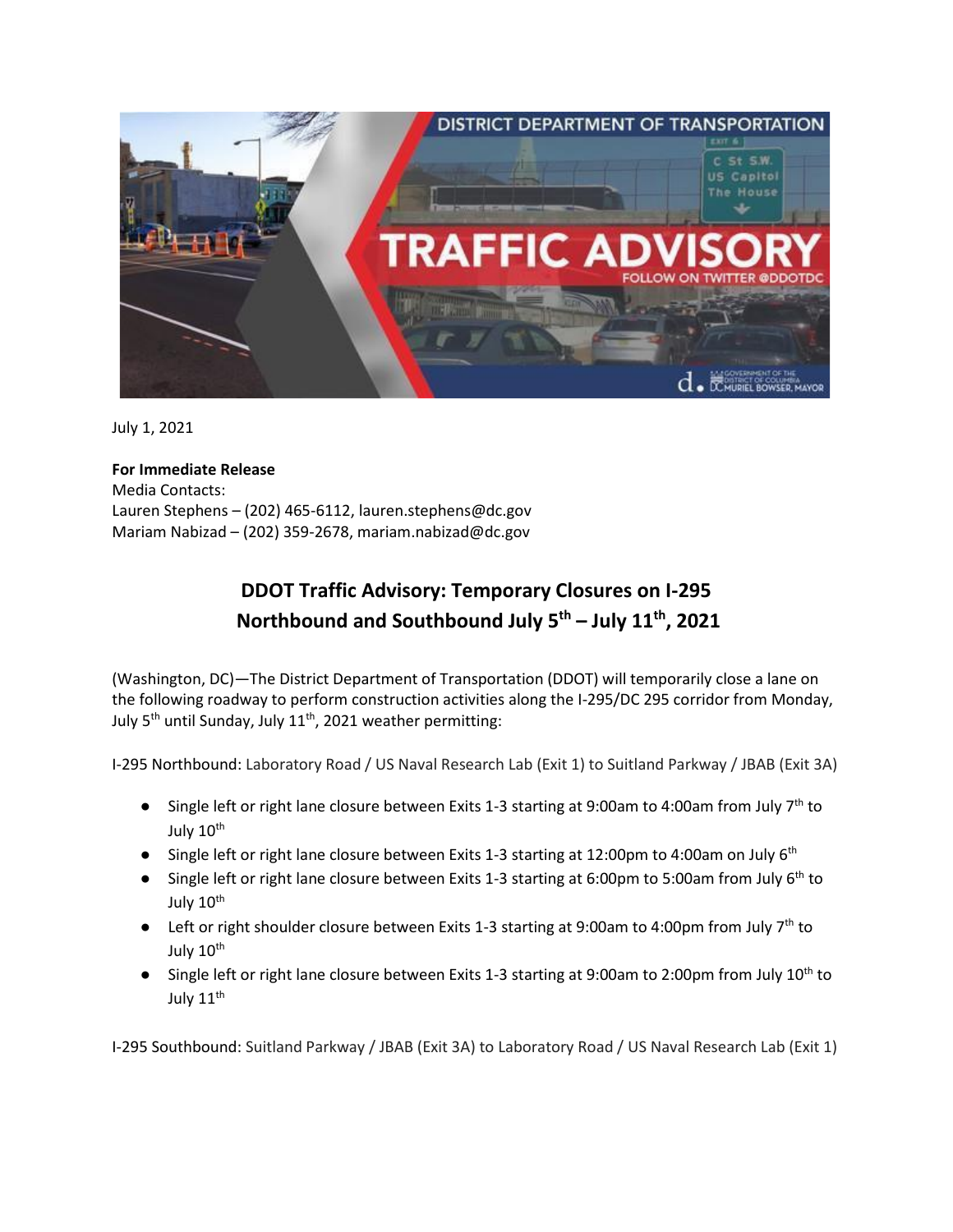- Single left or right lane closure between Exits 1-3 starting at 7:00am to 4:00pm from July 7<sup>th</sup> to July 10<sup>th</sup>
- Single left or right lane closure between Exits 1-3 starting at 12:00pm to 4:00pm on July 6<sup>th</sup>
- Single left or right lane closure between Exits 1-3 starting at 8:00pm to 5:00am from July 6<sup>th</sup> to July 10<sup>th</sup>
- **•** Left or right shoulder closure between Exits 1-3 starting at 9:00am to 4:00pm from July 7<sup>th</sup> to July 10<sup>th</sup>
- Left or right shoulder closure between Exits 1-3 starting at 12:00pm to 4:00pm on July 6<sup>th</sup>
- Single left or right lane closure between Exits 1-3 starting at 9:00am to 2:00pm from June 28<sup>th</sup> to July 2nd

Additional Work:

- Single right lane closure on South Capitol Street SE northbound and southbound from Exit 2 (SB) to MLK Jr. Ave SE starting at 6:00am to 4:00pm from July  $7<sup>th</sup>$  to July  $10<sup>th</sup>$
- Single right lane closure on South Capitol Street SE northbound and southbound from Exit 2 (SB) to MLK Jr. Ave SE starting at 6:00am to 4:00pm on July 6<sup>th</sup>
- Single right lane closure on South Capitol Street SE northbound and southbound from Exit 2 (SB) to MLK Jr. Ave SE starting at 6:00am to 12:00pm on July 2<sup>nd</sup>
- Single left or right lane closure on Malcolm X Ave SE westbound from 2<sup>nd</sup> St. to South Capitol Street SE starting at 6:00am to 4:30pm from July  $7<sup>th</sup>$  to July  $10<sup>th</sup>$
- Single left or right lane closure on Malcolm X Ave SE westbound from 2<sup>nd</sup> St. to South Capitol Street SE starting at 12:00pm to 4:30pm on July  $6^\text{th}$
- Single left or right lane closure on Malcom X Ave SE eastbound South Capitol to/from 2<sup>nd</sup> Street SE starting from 7:00am to 4:30pm from July  $7<sup>th</sup>$  to July  $10<sup>th</sup>$
- Single left or right lane closure on Malcom X Ave SE eastbound South Capitol to/from 2<sup>nd</sup> Street SE starting from 12:00pm to 4:30pm on July  $6^{\text{th}}$
- Single right lane closure on South Capitol Street SE northbound from MLK Jr. Ave. to South Capitol Street Bridge starting at 6:00am to 6:00am (continuous) from July 7<sup>th</sup> to July 10<sup>th</sup>
- Single right lane closure on South Capitol Street SE northbound from MLK Jr. Ave. to South Capitol Street Bridge starting at 12:00pm to 6:00am on July 6<sup>th</sup>
- Full ramp closure on I-295 northbound on-ramp from MLK Jr. Ave SE to I-295 northbound starting at 6:00am to 6:00am **(continuous)** from July 5th to July 11th
- Single right lane closure on St. Elizabeth's Ave SE from Gate 4 to Fifth Sterling Ave SE starting at 8:30am to 3:00pm from July  $7<sup>th</sup>$  to July  $10<sup>th</sup>$